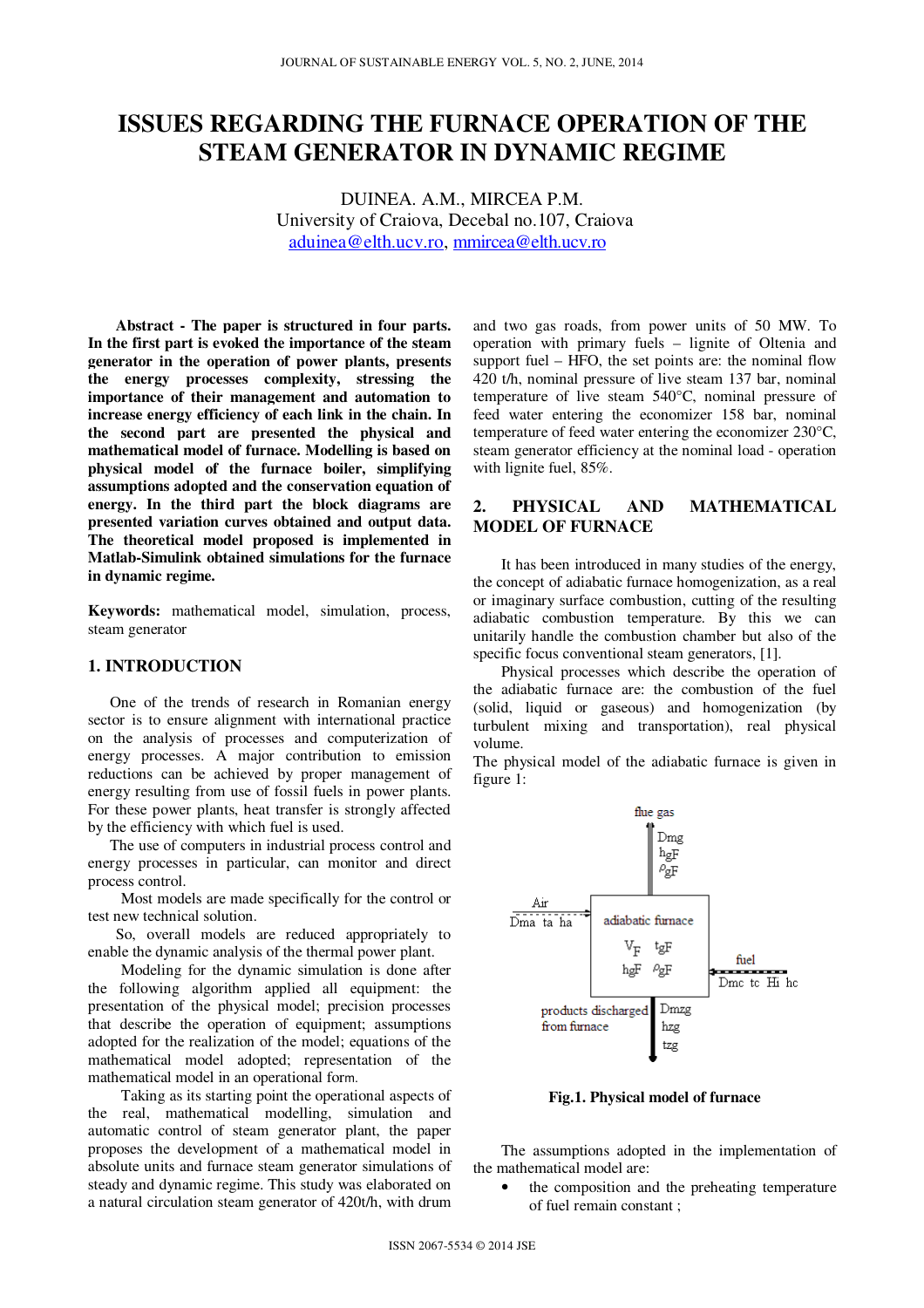- the mass concentration of water vapor in air, x, is kept constant in time ;
- the total mass is not variable in time;
- air and gases are considered ideal gases, which allowed the calculation of the density on the equation of state of an ideal gas .

The mathematical model that describes the operation of the adiabatic furnace is constituted by the equation of energy conservation, [1]. For the conventional steam generator that operating with coal or liquid fuel, the energy conservation equation is:

$$
\frac{d}{d\tau}\left(V_F \rho_{gF} h_{gF}\right) = D_{mc}\left(h_{comb} + h_i\right) + D_{ma} h_a
$$
\n
$$
-D_{mg} h_{gF} - D_{mgg} h_{gg} - Q_p
$$
\n(1)

where :  $V_F$  is the volume of furnace, m<sup>3</sup>;  $\rho_{gF}$  – density of gases, kg/m<sup>3</sup>; H<sub>i</sub> – the lower calorific value of fuel, kJ/kg;  $D_{\text{mc}}$ ,  $D_{\text{ma}}$ ,  $D_{\text{mg}}$ ,  $D_{\text{mzg}}$  – the mass flow of fuel, air, gases and ash, kg/s;  $Q_p$  – losses in furnace, kW;  $h_{gF}$ ,  $h_{comb}$ ,  $h_a$ ,  $h_{zg}$  – the enthalpy to the gases, fuel, air and ash.

To simplify the simulation is intended that in relation (1) occur measurable quantities of process data, constant data, specific of steam generator, or data that are determined simply from tables and charts and simple mathematical relationships.

So:

$$
\frac{d}{d\tau}\left(V_F \rho_{gF}\right) = D_{mc} + D_{ma} - D_{mg} - D_{mgg} = 0 \quad (2)
$$

and

$$
D_{\scriptscriptstyle ma} = D_{\scriptscriptstyle mc} \cdot \lambda \cdot M_{\scriptscriptstyle tamm} \tag{3}
$$

$$
D_{mzs} = D_{mc} \cdot M_{zsF} \tag{4}
$$

where:  $\lambda$  is the coefficient of excess air;  $M_{\text{taum}}$  – theoretical mass of moist air needed for combustion, depending on fuel composition, [kg/kg];  $M_{zgF}$  – mass of ash withheld in furnace, according to the type of furnace and initial content the inorganic, kg/kg.

Coal continues to be the raw material for producing electricity even if it is unfriendly to nature and the environment due to pollutants that are released by combustion.

Block diagram of the furnace also allows combustion calculation, based on the characteristics primary fuels – lignite of Oltenia and support fuel - HFO.

In table 1 are given the energy characteristics of fuels.

**Table 1. The characteristics of the fuels** 

| Characteristics                        |                        | Coal   | <b>HFO</b> |
|----------------------------------------|------------------------|--------|------------|
|                                        | $C$ <sup>mc</sup>      | 63,06  | 87,1       |
|                                        | $H^{mc}$               | 4,91   | 10,7       |
| Chemical                               | $\Omega$ <sub>mc</sub> | 26,20  | 0,7        |
| composition,%                          | $S_c^{\text{mc}}$      | 4,095  |            |
|                                        | N <sub>mc</sub>        | 1,719  | 0,1        |
|                                        | $A^{mc}$               | 37,09  | 0,2        |
|                                        | $W_t^{\text{mc}}$      | 41,77  | 0,1        |
| Lower calorific value, $H_i$ , $kJ/kg$ |                        | 6372,2 | 40595      |

Using Matlab-Simulink software has been carried out the scheme for simulating the operation of the furnace. The scheme allows:

- calculation of the combustion:
- calculation of the exit temperature of gases in the furnace.

The calculation of the combustion imposes, in a first stage, the determination to the equivalent fuel (the coal-HFO mixture).

The second stage aims at determining the combustion products. Therefore, is determined:

the theoretical amount of oxygen required for combustion,  $Nm^3/kg$  comb.:

$$
V_{o2}^{0} = 1,867 \frac{C^{i}}{100} + 5,6 \frac{H^{i}}{100} + 0,7 \frac{S_{c}^{i}}{100} - 0,7 \frac{O^{i}}{100}
$$
 (5)

**-** the theoretical volume of dry air required for combustion, Nm<sup>3</sup>/kg comb.:

$$
V_a^0 = \frac{1}{0.21} \left( 1.867 \frac{C^i}{100} + 5.6 \frac{H^i}{100} + 0.7 \frac{S_c^i}{100} - 0.7 \frac{O^i}{100} \right) \tag{6}
$$

**-** the theoretical volume of humid air needed for combustion, Nm<sup>3</sup>/kg comb.:

$$
V_{\text{aum}}^0 = 1.016 \, W_a^0 \tag{7}
$$

**-** the theoretical volume of triatomic gases:

$$
V_{\text{RO2}}^{0} = 1,867 \frac{C^{i} + 0,375 S_{c}^{i}}{100}, \text{Nm}^{3}/\text{kg comb.}
$$
 (8)

the theoretical volume of diatomic gases  $(N_2)$ :

$$
V_{N2}^{0} = 0.79V_{a}^{0} + 0.8 \frac{N^{i}}{100}, \text{ Nm}^{3}/\text{kg comb.}
$$
 (9)

- the theoretical volume of water vapor, Nm<sup>3</sup>/kg comb.:

$$
V_{H2O}^{0} = 0.112H^{i} + 0.01244W_{t}^{i} + 0.00161 \cdot x \cdot V_{a}^{0} \quad (10)
$$

**-** the theoretical volume of dry combustion gases:

$$
V_{gu}^0 = V_{RO2}^0 + V_{N2}^0
$$
, Nm<sup>3</sup>/kg comb. (11)

**-** the theoretical volume of the combustion gases:

$$
V_{ga}^{0} = V_{gu}^{0} + V_{H2O}^{0}
$$
, Nm<sup>3</sup>/kg comb. (12)

**-** the real volume of the combustion gases:

$$
V_{ga} = V_{ga}^{0} + (\lambda - 1)V_{aum}^{0}, \text{ Nm}^{3}/\text{kg comb.}
$$
 (13)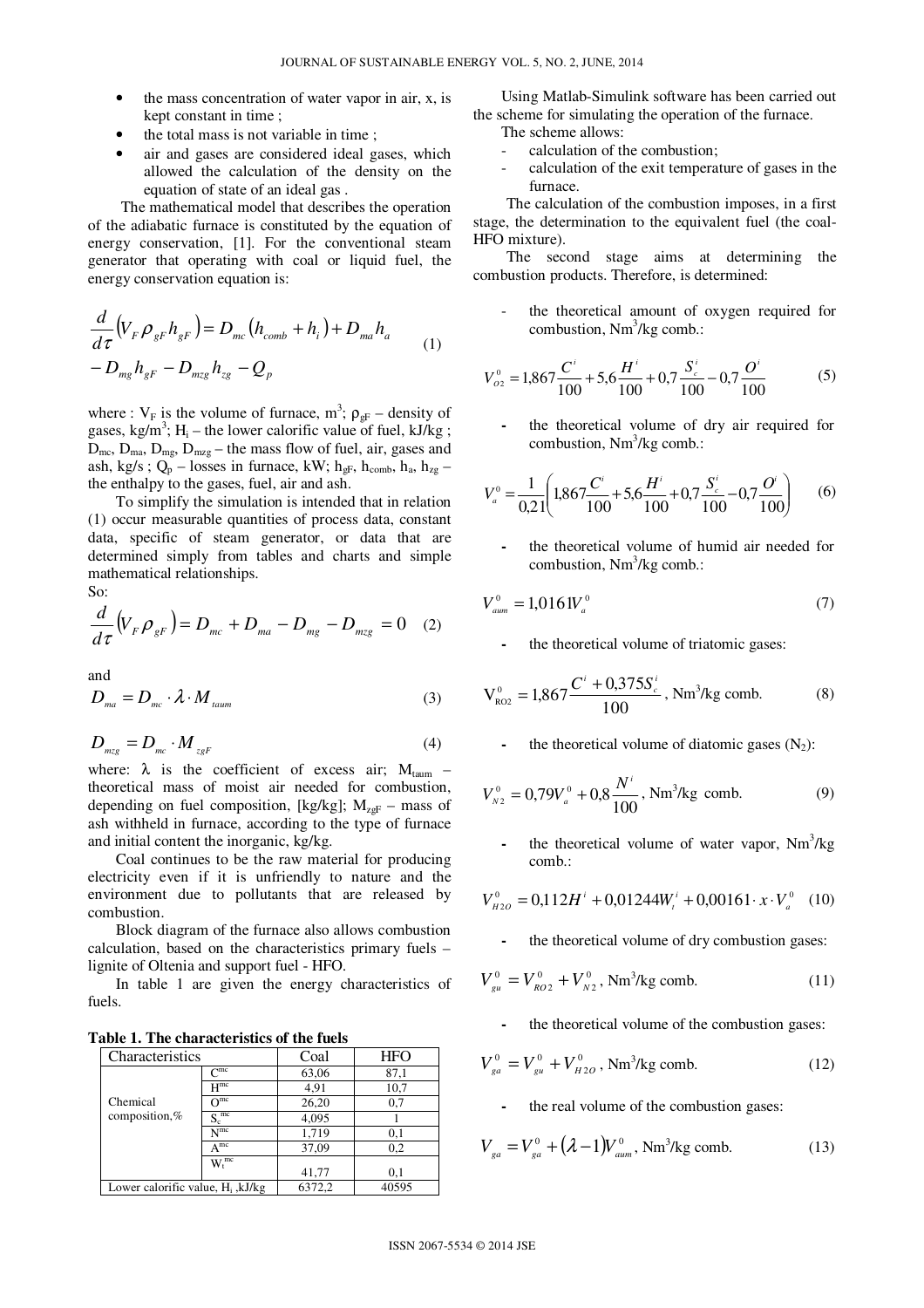**-** the actual flow of the combustion gases:

$$
D_{gN} = B \cdot V_{ga}^0, \text{Nm}^3/\text{kg comb.}
$$
 (14)

# **3. THE SIMULATION OF THE STEAM GENERATOR FURNACE**

The model developed took into account of the following conditions, [4]:

- **-** the calculated data does not differ by more than 1% than the base tables;
- **-** the calculation results to be obtained in less time than the sampling time  $(0.2 \dots 0.5 \text{ s})$ , real-time system.

In figure 2 is given the scheme for determining the equivalent fuel chemical composition.



**Fig. 2. Scheme for determining the equivalent fuel chemical composition** 

In figure 3 is given the scheme for the calculation of the combustion products.



# **Fig. 3. Scheme for the calculation of the combustion products**

 Figure 4 described the scheme for simulating the operation of the steam generator furnace, considering the equation of energy conservation, (1).



## **Fig. 4. Block diagram for calculating the adiabatic temperature of the furnace**

 Consider as known parameters the values operational variables - the fuel mass flow and the air temperature. The unknown variable is the temperature of the gases in the furnace,  $t_{\text{gF}}$ .

 In figure 5 is given the time variation of the adiabatic temperature of the gases in the furnace in dynamic regime of operation.